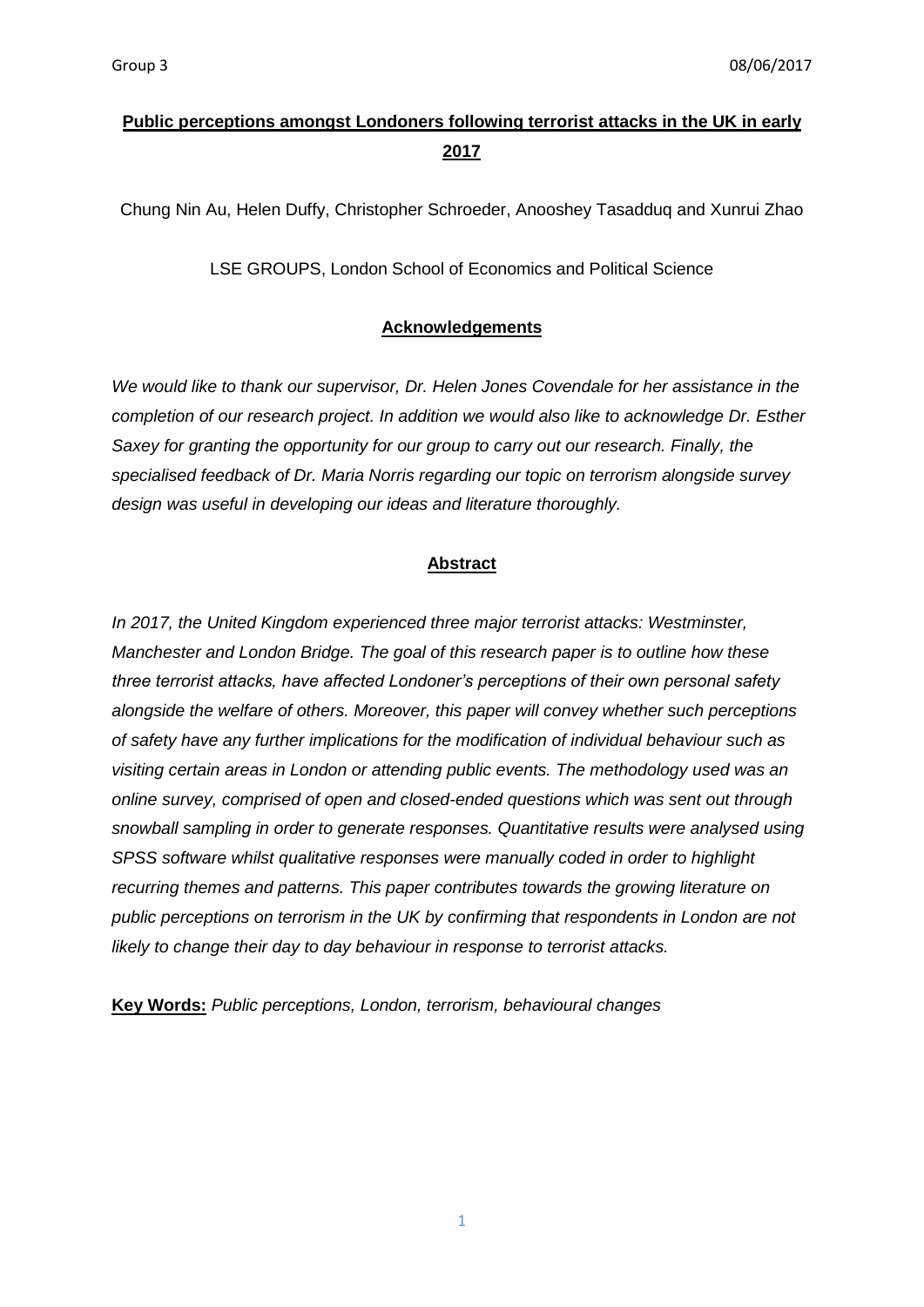#### **Introduction:**

In the past three months in the UK there have been three terrorist attacks motivated by extremist Islamic ideology; Westminster (BBC, 2017), Manchester (The Independent, 2017) and London Bridge (Dodd, 2017). The impact of these attacks on the general public is of great interest. Despite the likelihood of an individual being personally involved in or affected by a terrorist attack studies documenting public opinion have consistently demonstrated that members of the public overestimate this likelihood, generating fear and uncertainty about personal safety. This paper provides a snapshot of public opinion following the Westminster, Manchester and London Bridge attacks, with a particular focus on the event in London Bridge as this occurred as data collection was underway. This paper seeks to analyse to what extent the public's perceptions of the terror threat impact their daily lives, namely behavioural outcomes by using an online survey dispersed via snowball sampling to capture public opinion.

Although this paper will focus on terror attacks in the last three months, the particular focal point will be on London Bridge as it occurred whilst data collection was underway. The methodology used were online surveys, dispersed via snowball sampling used to capture public opinion and behavioural outcomes. Previous literature suggests that the majority of respondents will not modify their behaviour in response to such attacks, this paper confirms this with relevant statistical data from June 2017.

#### **Literature Review:**

Previous literature which considers public perceptions of terrorism has been predominantly focused on the US, particularly following the 9/11 terrorist attacks (Allouche and Lind, 2010). Studies have consistently shown that, following a terrorist attack, there is an impact on the public beyond those directly affected. Huddy et al (2002) demonstrated how increased stress levels amongst members of the public and had an impact on 'personal behaviors designed to minimize risk'. This is supported by research which demonstrates that there is 'wide discrepancy between the actual risk…and the proportion of the public…who express worry that they will be a victim of a terrorist attack' (Allouche and Lind, 2010: 22).

Following the 7/7 bombings literature on public attitudes towards terrorism in the UK began to emerge, as the issue became more prevalent in public policy debates. In 2005, following the 7/7 bombings, MORI conducted a survey for King's College London looking at how Londoners were affected by the attack. 30% of respondents said that the bombings would mean that they would try and travel less by tube when coming into central London (IPSOS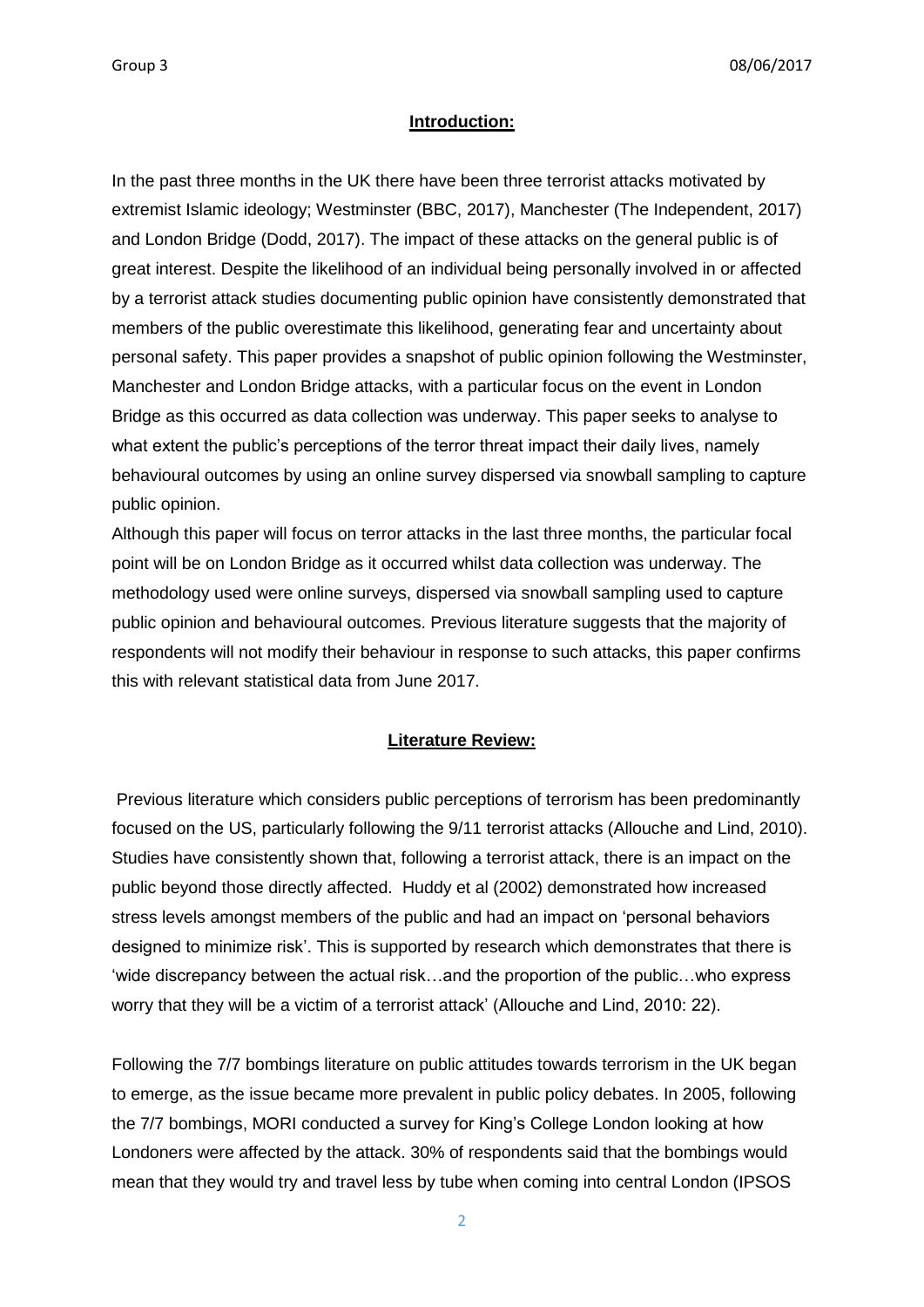MORI, 2005) with 51% of participants saying that they think it is 'very likely' that London will experience another terrorist attack in the near future and 16% expressing 'a lot' of fear that the lives of those dear to them are in danger as a consequence of terrorism. Bux and Coyne (2009) found that fear of terrorism does result in some behavioural changes with 32% of participants asked reported that they intended to reduce tube usage.

More recently a YouGov poll in August 2016 found that a terrorist attack in Britain was expected by 84% of people, with a general trend of participants perceiving an increase in risk over the last five years, demonstrating how the perceived threat of terrorism is high amongst members of the general public (Smith, 2016). However these studies are limited as they can only serve as measures of public opinion following the events they concern.

It is important to keep contributing to this literature with an analysis of the impact of recent terror attacks in the UK, examining public perceptions of Westminster, Manchester and London Bridge, including whether individuals feel that such attacks have had an impact on their day to day lives. Public attitudes to terrorism are inextricably linked to the counterterrorism policies which the government chooses to pursue (Johnson and Gearty, 2007). The British Social Attitudes Survey concluded that was a 'significant drop in the number of people who adopt civil libertarian attitudes' and is lowered 'when the threat of terrorism is added' (2007: 17). As a result, the preference for 'controlling' terrorism through the reduction of civil liberties is a price worth paying for safety. Thus, the role of public opinion on terrorism can give an insight into emerging counter-terrorism policies. Previous literature on public perceptions regarding terrorist attacks has been useful in developing the research question and methodology for this paper.

### **Methodology:**

The methodology used for this paper was an online survey, asking participants open-ended and closed-ended questions. Participants were asked for their demographic information of age, gender, religion and level of education. The second half of the survey concerns questions regarding the nature of the research question with a focus on perceptions of terrorism, and the impact on people's lives. Standard polling is frequently used to give a picture of public opinion following attacks. This method measures participant's attitudes towards risk and perceived personal risk. Yet, these studies fail to take into account the diverse ways individuals interpret risk. The notion of 'personal safety' can be subjectively interpreted by different participants, resulting in an unequal measurement therefore it was vital to include open-ended questions to allow participants to give reasons for their answers.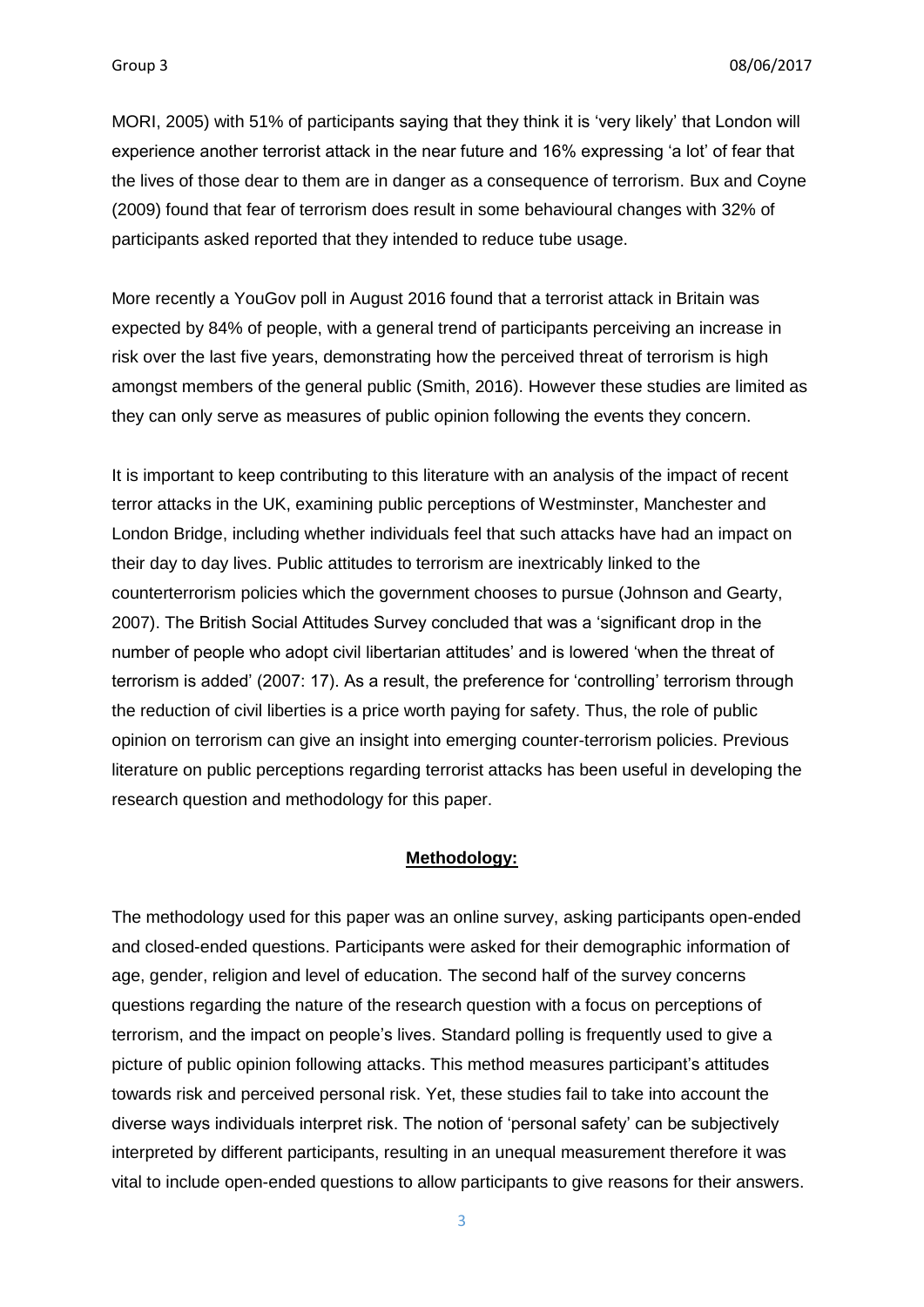Closed-ended questions were asked in order to identify key themes and trends within the data. However, these are not sufficient to represent the different ways in which participants perceive risk so open-ended questions were also included.

The survey was distributed online via social media and also snowball sampling in order to acquire responses of different age groups within London as a means of emulating a representative sample. Questions were based on Lerner et al's (2003) study which was a two-part field experiment capturing emotional reactions to terrorism. Questions were formulated with a focus on the perspective of the respondent and how they perceive changes in the threat level and whether they intend to change their behaviour.

When dealing with the sensitive topic of terrorism there were a number of ethical considerations to make. Firstly, participants were warned of the nature of the topic and informed that they were able to withdraw from the survey at any time and their results would not be recorded. Secondly, all responses were kept anonymous and no personal information was taken from participants. In addition, the participants were provided with links to helplines which they could contact if they felt uncomfortable or upset during or after completing the survey. Finally, we initially intended to conduct both an online survey and approach members of the public on the streets of London. This methodology was agreed prior to the London Bridge attack on the evening of the  $4<sup>th</sup>$  June 2017. Following this attack the decision was made to not approach members of the public as we did not feel the scale of the project provided a licence to do so, this created an unavoidable limitation for the project as it was only possible to distribute our survey online.

This methodology emulates other successful papers outlined in the literature review which means that it can be replicated and compared to previous studies on public opinion. The survey provides a particularly strong insight due to the inclusion of different types of questions. We chose a survey as a means to allow the public to express their views directly, rather than attempting to infer this information from alternative sources.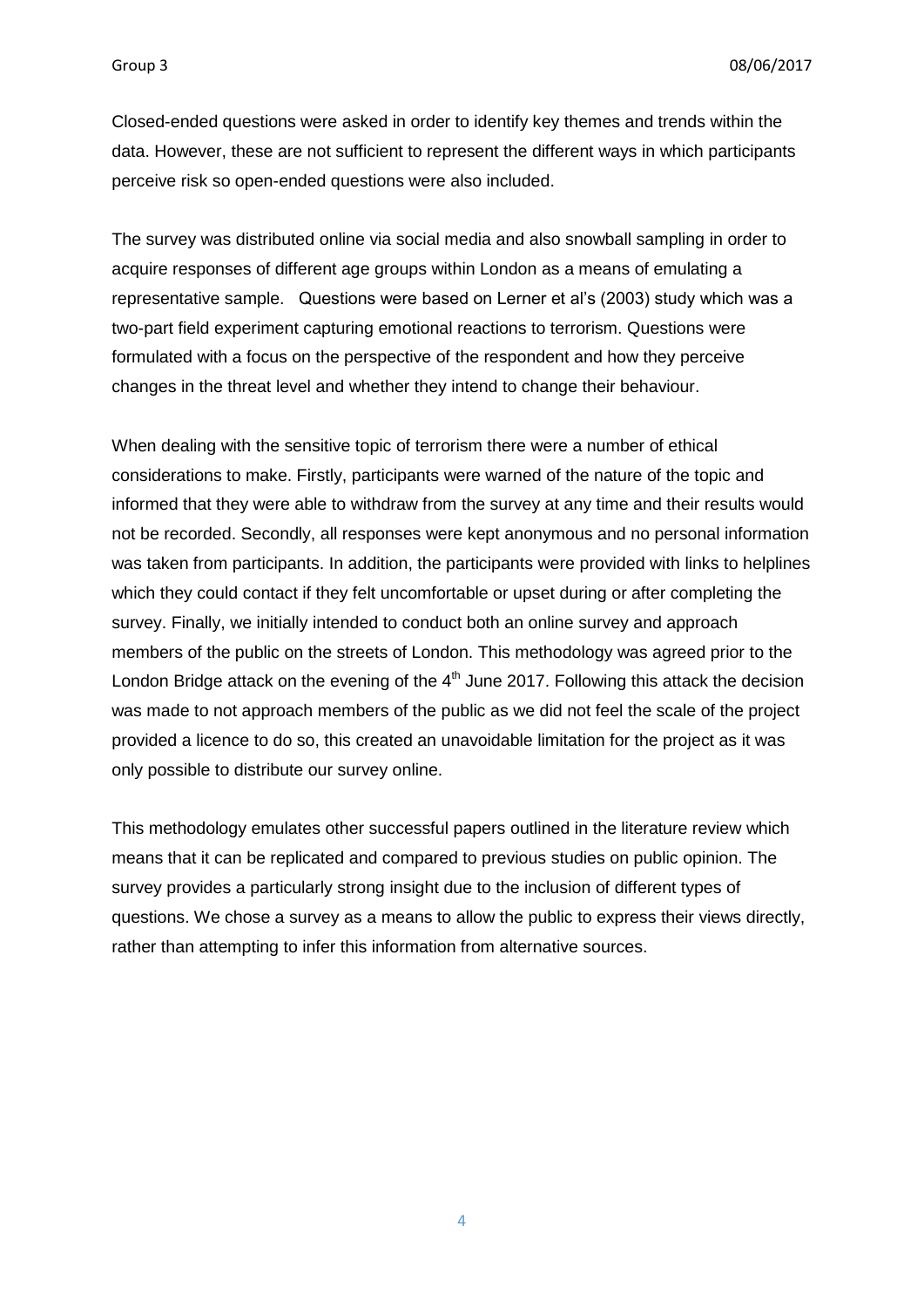# **Results and Analysis**

*Quantitative analysis:* 

| <b>Descriptive Statistics</b>                                                                                          |    |         |
|------------------------------------------------------------------------------------------------------------------------|----|---------|
|                                                                                                                        | N  | Mean    |
| Safety level as perceived by Londoners after Manchester, Westminster, and<br>London Bridge terror attacks              | 92 | 58.7935 |
| Change in threat level as perceived by Londonders after Manchester,<br>Westminster, and London Bridge terror attacks   | 92 | 2.01    |
| Change in likelihood of themselves/the people they know being victimised in<br>terror attack as perceived by Londoners | 92 | 2.22    |
| Rank given to critical threat level out of top 5 threats faced by Londoners                                            | 92 | 2.74    |
| Valid N (listwise)                                                                                                     | 92 |         |

# Demographic frequencies

In the data collected from the 92 people, 37% of were males, 58.7% were female, 2.2% were non binary, and 2.2% preferred not to say.

50% were 18-24 years old, 26.1% were 25-34 years old, 10.9% were 35-44 years old, 5.4% were 45-54 years old. 4.3% were 55-64 years old, 2.2% were 65-74 years old, and 1.1% were 75-84 years old.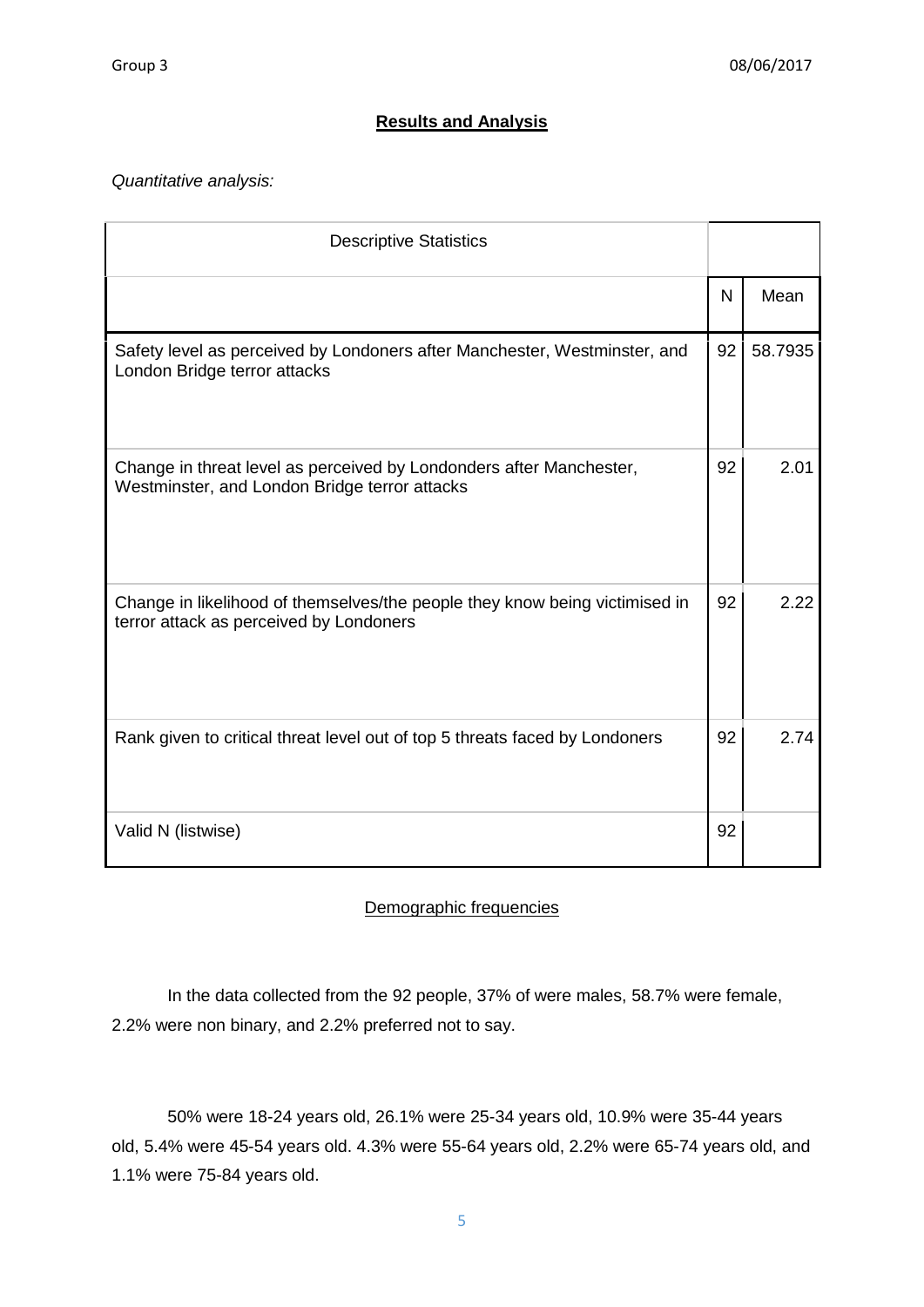Moreover, participants identified themselves as belonging to the following religions: 19.6% Christianity, 7.6% Islam, 6.5% Judaism, 3.3% Hinduism, 1.1% Buddhism, 3.3% others, 4.3% prefer not to say, and 54.3% had none.

The highest level of education completed among the respondents was reported as follows: 7.4% GCSEs, 29.3% A-Level, 37.0% Undergraduate degree, 25.0% Postgraduate degree, 1.1% Others.

According to the data of minutes spent engaging with the news, the mean value was 304.80 minutes.

Furthermore, according to the data of "Safety level as perceived by Londoners after the terror attacks in early 2017 in the UK", on the scale ranging from 0 (not safe) to 100 (certainly safe) the mean was 58.79.

92 respondents were asked to rank "Critical threat level" out of top 5 threats faced by Londoners. The following is the data collected

| Rank given to critical threat level out of top 5<br>threats faced by Londoners |                |         |                  |                       |       |
|--------------------------------------------------------------------------------|----------------|---------|------------------|-----------------------|-------|
|                                                                                | Frequency      | Percent | Valid<br>Percent | Cumulative<br>Percent |       |
| Valid                                                                          | $\mathbf 1$    | 27      | 29.3             | 29.3                  | 29.3  |
|                                                                                | $\overline{2}$ | 19      | 20.7             | 20.7                  | 50.0  |
|                                                                                | $\mathsf 3$    | 14      | 15.2             | 15.2                  | 65.2  |
|                                                                                | $\overline{4}$ | 15      | 16.3             | 16.3                  | 81.5  |
|                                                                                | $\overline{5}$ | 17      | 18.5             | 18.5                  | 100.0 |
|                                                                                | Total          | 92      | 100.0            | 100.0                 |       |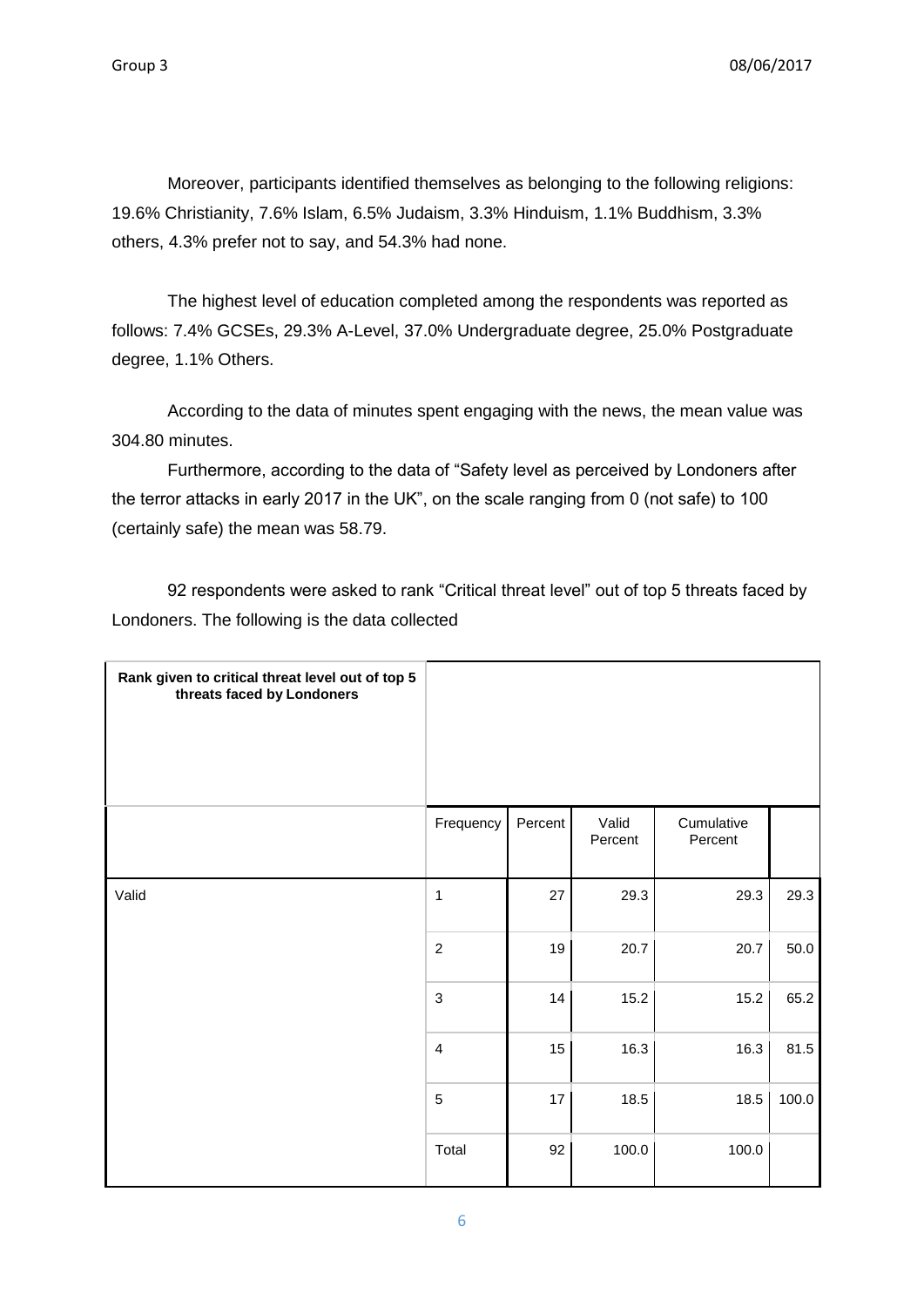Then respondents were asked to judge the "change in threat level after the attacks in London", out of 5 items varying from "greatly decreased" (scaled -2) to "greatly increased" (+2) with "stay the same" (scaled 0) as the midpoint. The following is the data collected

| change in threat level after the attacks in<br>London" | Frequency | Percent | Valid<br>Percent | Cumulative<br>Percent |       |
|--------------------------------------------------------|-----------|---------|------------------|-----------------------|-------|
| Valid                                                  | .00       | 29      | 31.5             | 31.5                  | 31.5  |
|                                                        | 1.00      | 35      | 38.0             | 38.0                  | 69.6  |
|                                                        | 2.00      | 28      | 30.4             | 30.4                  | 100.0 |
|                                                        | Total     | 92      | 100.0            | 100.0                 |       |

The respondents were asked to assess the "change in the likelihood of themselves/ someone they know being victimised in a future terrorist attack", out of 5 items varying from "greatly decreased" (scaled -2) to "greatly increased" (+2) with "stay the same" (scaled 0) as the midpoint. The following is the data collected

| change in the likelihood of themselves/ someone<br>they know being victimised in a future terrorist<br>attack", | Frequency | Percent | Valid<br>Percent | Cumulative<br>Percent |      |
|-----------------------------------------------------------------------------------------------------------------|-----------|---------|------------------|-----------------------|------|
| Valid                                                                                                           | $-1.00$   |         | 1.1              | 1.1                   | 1.1  |
|                                                                                                                 | .00       | 37      | 40.2             | 40.2                  | 41.3 |
|                                                                                                                 | 1.00      | 35      | 38.0             | 38.0                  | 79.3 |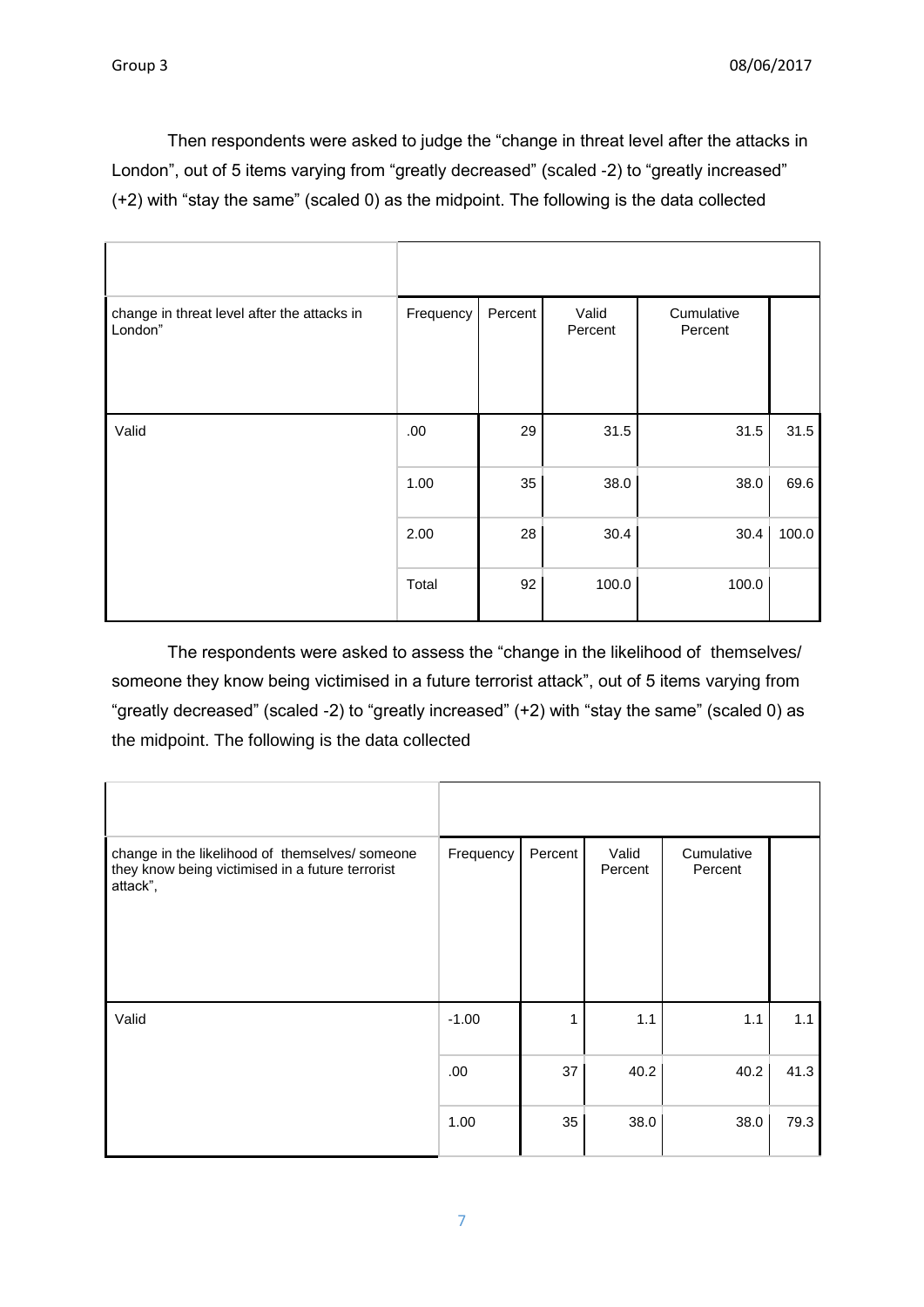| 2.00  | 19 | 20.7  | 20.7  | 100.0 |
|-------|----|-------|-------|-------|
| Total | 92 | 100.0 | 100.0 |       |

The respondents were asked separately as two questions whether uncertainty about safety has caused them to rethink visiting certain area of London and attending certain events in London after the terror attacks in early 2017. The following is the data collected

| Uncertainty about safety caused them to<br>rethink visiting certain areas of London?<br>(following Manchester, Westminster and<br>London Bridge terror attacks)       |                               |         |                  |                       |       |
|-----------------------------------------------------------------------------------------------------------------------------------------------------------------------|-------------------------------|---------|------------------|-----------------------|-------|
|                                                                                                                                                                       | Frequency                     | Percent | Valid<br>Percent | Cumulative<br>Percent |       |
| Valid                                                                                                                                                                 | Yes (Please<br>tell us where) | 26      | 28.3             | 28.3                  | 28.3  |
|                                                                                                                                                                       | <b>No</b>                     | 66      | 71.7             | 71.7                  | 100.0 |
|                                                                                                                                                                       | Total                         | 92      | 100.0            | 100.0                 |       |
| Uncertainty about safety caused them to<br>rethink attending certain events in London?<br>(following Manchester, Westminster, London<br><b>Bridge terror attacks)</b> |                               |         |                  |                       |       |
|                                                                                                                                                                       | Frequency                     | Percent | Valid<br>Percent | Cumulative<br>Percent |       |
| Valid                                                                                                                                                                 | Yes                           | 28      | 30.4             | 30.4                  | 30.4  |
|                                                                                                                                                                       | No                            | 64      | 69.6             | 69.6                  | 100.0 |
|                                                                                                                                                                       | Total                         | 92      | 100.0            | 100.0                 |       |

We hypothesized that the number of people stating that the uncertainty about safety has caused them to rethink visiting certain area of London and attending certain events in London after the terror attacks in early 2017 and the number of people stating the opposite were equal. The one-sample binomial tests conducted allowed us to reject both of our null hypothesis: there is significant evidence that the number of people who said "Yes" was less then the number of people who said "No" for both questions. (p<0.005)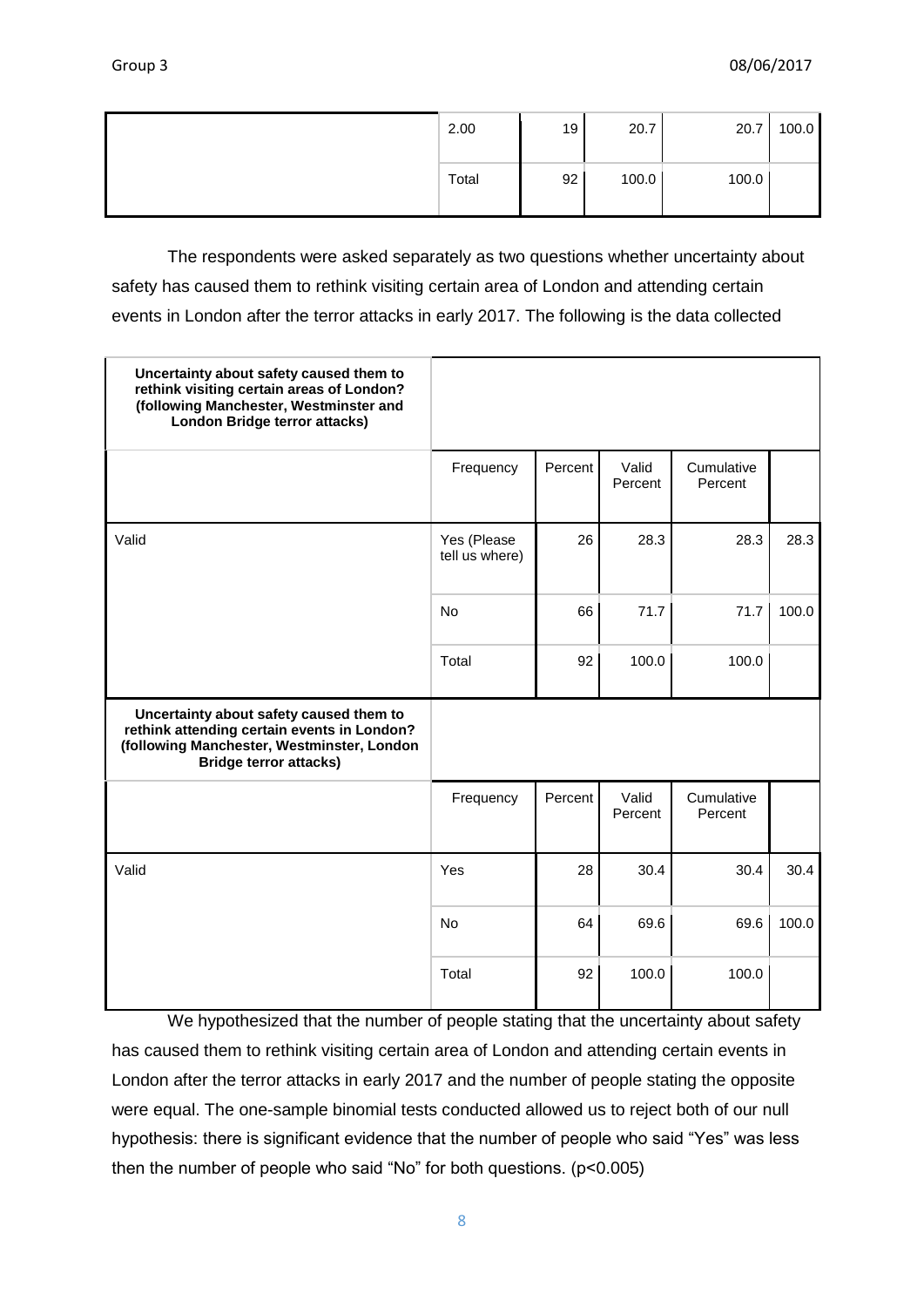We tried to study separately the relationship between the following 3 variables: "Safety level as perceived by Londoners after the terror attacks in early 2017 in the UK" , "rank given to "Critical threat level" out of top 5 threats faced by Londoners", "change in threat level after the attacks in London", and the following two variables: uncertainty about safety has caused them to rethink visiting certain area of London and attending certain events in London. Ttests were conducted, and they allowed us to establish the following:

1. t(90)=5.66 gives us p<0.005: there is significant evidence that perception of safety level by Londoners after the attacks increased as people answered "Yes" to the question "uncertainty about safety has caused them to rethink attending certain events in London"

2. . t(90)=6.09 gives us p<0.005: there is significant evidence that perception of safety level by Londoners after the attacks increased as people answered "Yes" to the question "uncertainty about safety has caused them to rethink attending certain areas in London"

3.t(90)= 4.644 gives us p<0.005: there is significant evidence that rank given to critical threat level out of top 5 threats increased as people said "Yes" to the question "uncertainty about safety has caused them to rethink attending certain events in London"

4 t(90)= 4.844 gives us p<0.005 there is significant evidence that rank given to critical threat level out of top 5 threats increased as people said "Yes" to the question "uncertainty about safety has caused them to rethink visiting areas in London"

5.t(90)=-4.510 gives us p<0.005 there is significant evidence that "change in threat level after the attacks in London" was reported as increased as people said "Yes" to the question "uncertainty about safety has caused them to rethink attending certain events in London"

6.t(90)=-3.499 gives us p<0.005 there is significant evidence that "change in threat level after the attacks in London" was reported as increased as people said "Yes" to the question "uncertainty about safety has caused them to rethink visiting certain areas in London".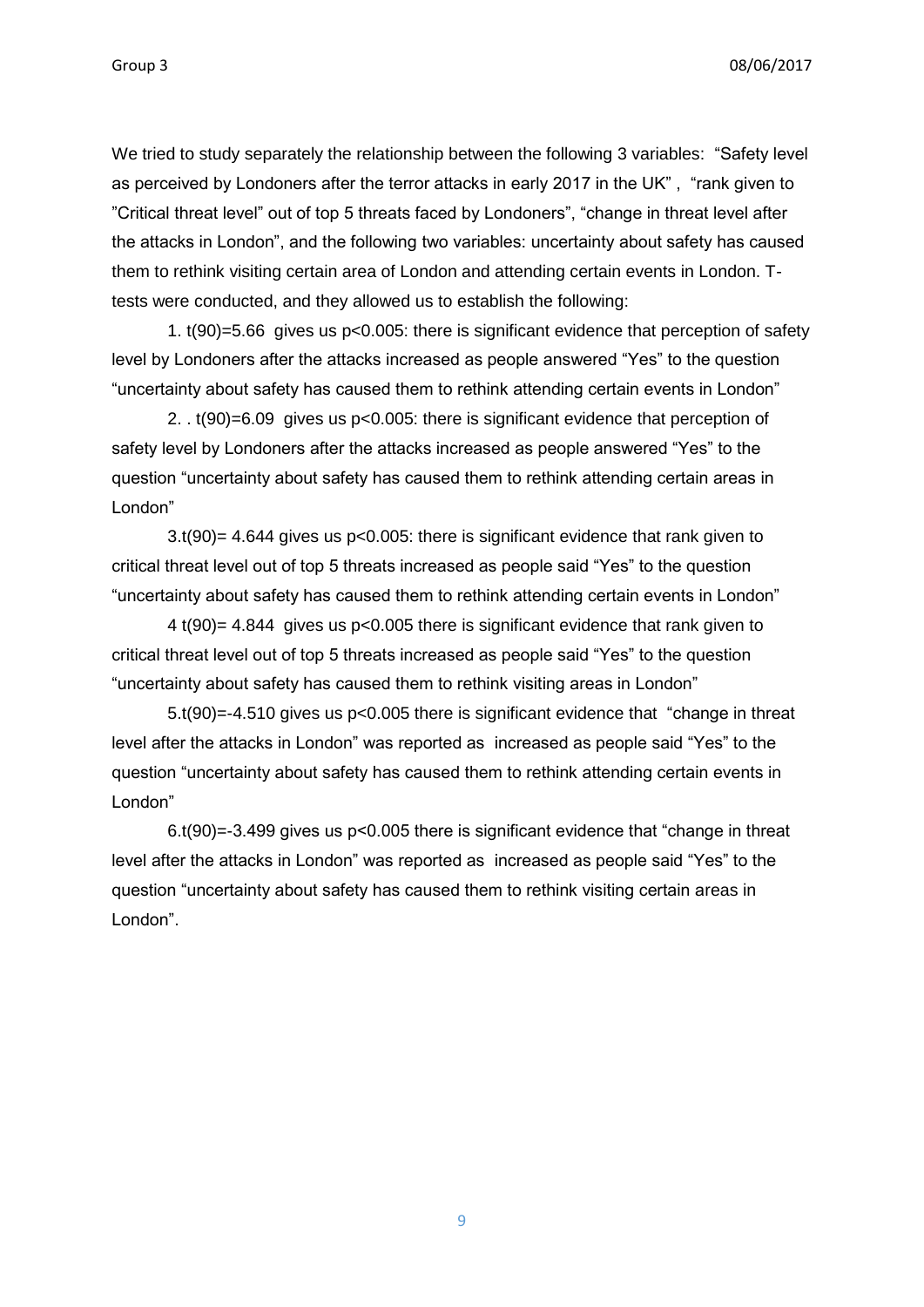| <b>Group Statistics</b>                                                                       |                                                                                                                                                                   |    |           |                   |                       |
|-----------------------------------------------------------------------------------------------|-------------------------------------------------------------------------------------------------------------------------------------------------------------------|----|-----------|-------------------|-----------------------|
|                                                                                               | Uncertainty about safety caused them<br>to rethink attending certain events in<br>London? (following Manchester,<br>Westminster, London Bridge terror<br>attacks) | N  | Mean      | Std.<br>Deviation | Std.<br>Error<br>Mean |
| Safety level as perceived by<br>Londoners after Manchester,<br>Westminster, and London Bridge | No                                                                                                                                                                | 64 | 67.86     | 23.753            | 2.969                 |
| terror attacks                                                                                | Yes                                                                                                                                                               | 28 | 38.07     | 21.948            | 4.148                 |
| Minutes spent engaging with<br>news                                                           | No                                                                                                                                                                | 64 | 300.42    | 256.753           | 32.094                |
|                                                                                               | Yes                                                                                                                                                               | 28 | 314.82    | 301.046           | 56.892                |
| Rank given to critical threat level<br>out of top 5 threats faced by<br>Londoners             | No                                                                                                                                                                | 64 | 3.17      | 1.432             | .179                  |
|                                                                                               | Yes                                                                                                                                                               | 28 | 1.75      | 1.143             | .216                  |
| change in threat level after the<br>attacks in London                                         | <b>No</b>                                                                                                                                                         | 64 | .7656     | .77136            | .09642                |
|                                                                                               | Yes                                                                                                                                                               |    | 28 1.5000 | .57735            | .10911                |
| Change in likelihood of<br>themselves/people they know<br>being victimized in the terror      | No                                                                                                                                                                | 64 | .6875     | .75330            | .09416                |
| attack                                                                                        | Yes                                                                                                                                                               | 28 | 1.0000    | .81650            | .15430                |
| <b>Group Statistics</b>                                                                       |                                                                                                                                                                   |    |           |                   |                       |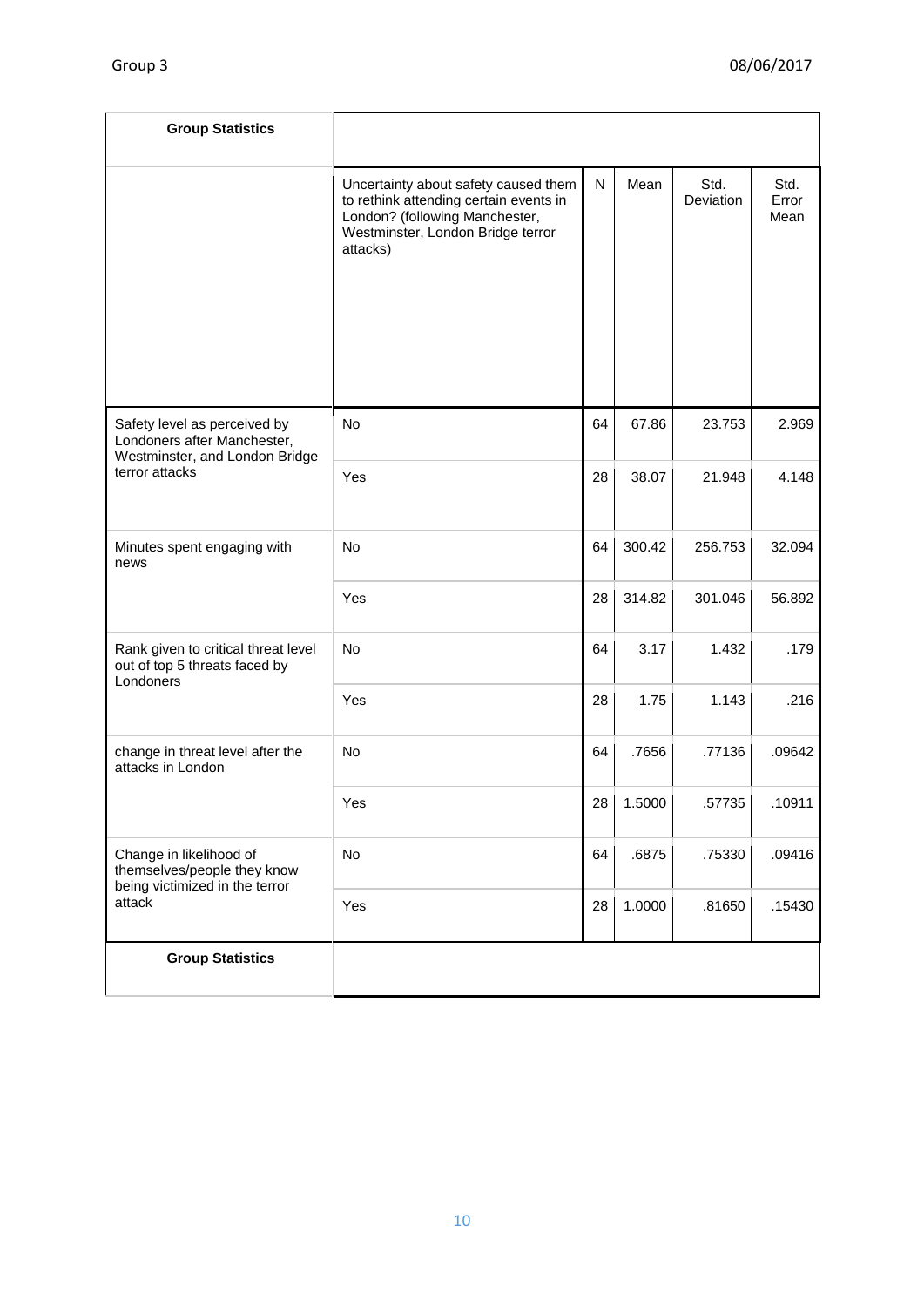|                                                                                               | Uncertainty about safety caused them<br>to rethink visiting certain areas of<br>London? (following Manchester,<br>Westminster and London Bridge<br>terror attacks) | N  | Mean   | Std.<br>Deviation | Std.<br>Error<br>Mean |
|-----------------------------------------------------------------------------------------------|--------------------------------------------------------------------------------------------------------------------------------------------------------------------|----|--------|-------------------|-----------------------|
| Safety level as perceived by<br>Londoners after Manchester,<br>Westminster, and London Bridge | <b>No</b>                                                                                                                                                          | 66 | 67.86  | 23.121            | 2.846                 |
| terror attacks                                                                                | Yes (Please tell us where)                                                                                                                                         | 26 | 35.77  | 21.794            | 4.274                 |
| Minutes spent engaging with<br>news                                                           | <b>No</b>                                                                                                                                                          | 66 | 301.77 | 243.815           | 30.012                |
|                                                                                               | Yes (Please tell us where)                                                                                                                                         | 26 | 312.50 | 330.936           | 64.902                |
| Rank given to critical threat level<br>out of top 5 threats faced by<br>Londoners             | <b>No</b>                                                                                                                                                          | 66 | 3.17   | 1.463             | .180                  |
|                                                                                               | Yes (Please tell us where)                                                                                                                                         | 26 | 1.65   | .936              | .183                  |
| change in threat level after the<br>attacks in London                                         | <b>No</b>                                                                                                                                                          | 66 | .8182  | .76277            | .09389                |
|                                                                                               | Yes (Please tell us where)                                                                                                                                         | 26 | 1.4231 | .70274            | .13782                |
| Change in likelihood of<br>themselves/people they know<br>being victimized in the terror      | No                                                                                                                                                                 | 66 | .7121  | .75986            | .09353                |
| attack                                                                                        | Yes (Please tell us where)                                                                                                                                         | 26 | .9615  | .82369            | .16154                |

# *Qualitative analysis:*

The results of our qualitative questions provided a greater insight to respondent's perceptions. The attack which had the greatest impact on participant's perception of safety was London Bridge, with 49 writing this as their response. This was to be expected as data collection began a day after the event. The most common reasons given for this answer were 'proximity/location', 'methods used', 'happened recently' and 'unexpected'. Of the 26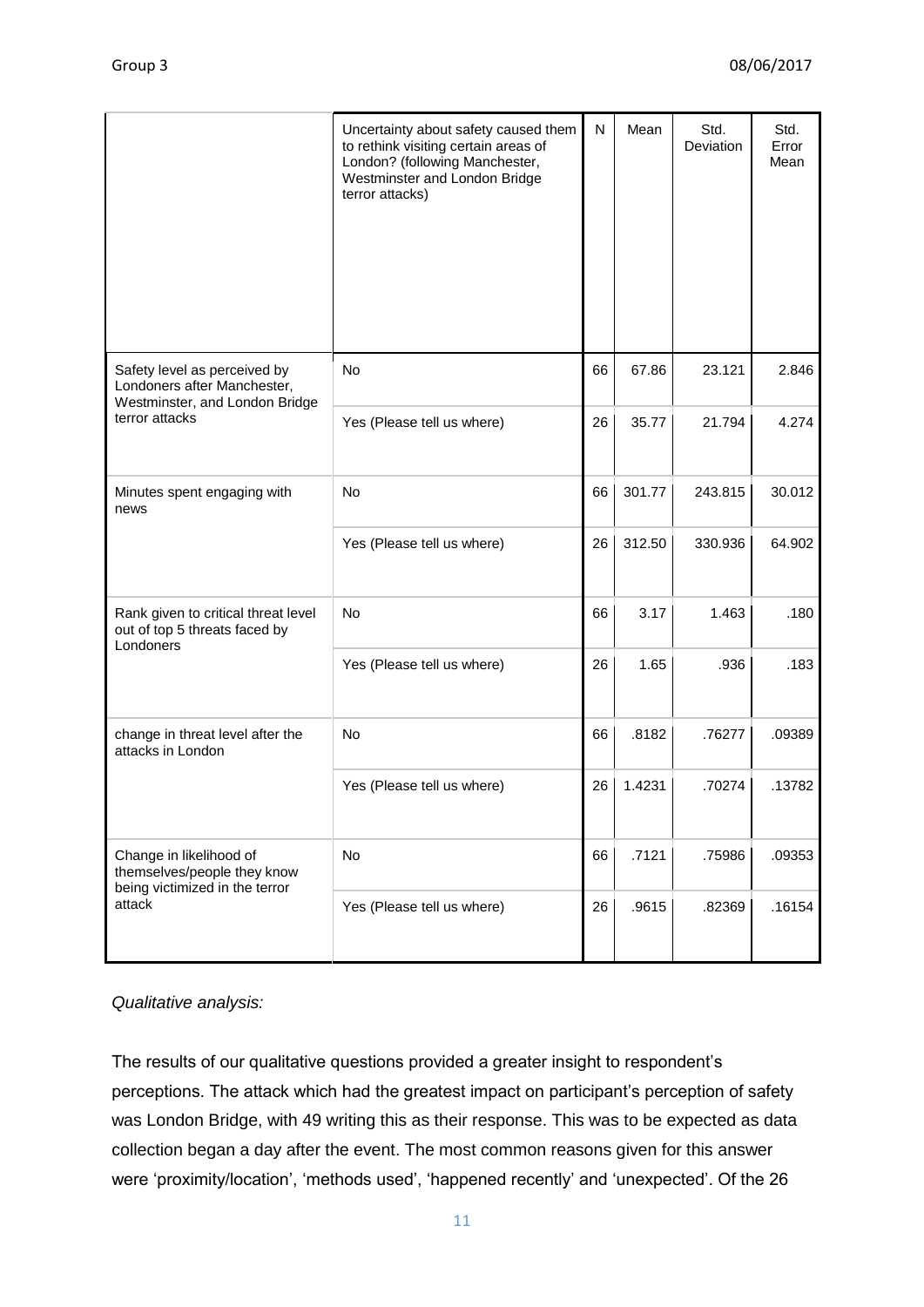respondents who said they would avoid areas of London tourist attractions or 'central' London were cited as the response for 50% of participants, demonstrating high concern for such areas and a consensus about which areas are high risk.

Responses to the question 'has concern for your safety caused you to rethink visiting certain areas of London' were divided into two groups via the binary yes/no answer given. Responses were then manually coded to identify themes, firstly by identifying 'most used' words and then through content analysis. For those who answered 'yes' the perceived likelihood of certain areas being targeted was mentioned 11 times, and 'the risk is too high' was mentioned 7 times. Other reasons included lack of government action, frequency of attacks and lack of security. For who responded 'no' 'it is statistically unlikely that an individual will be involved in an attack' was mentioned 17 times, 'uncertainty about where an attack will happen means we cannot modify behaviour to avoid it' was mentioned 7 times, 'don't want to live in fear' was mentioned 12 times and 'can't let the terrorists win' was mentioned 7 times. Other reasons included the acceptance of risk living in a big city and improved security following attacks. Similar responses were given to the question 'has uncertainty for your safety caused you to rethink attending public events?' with the exception that the Manchester attack was used often as a specific example for a reason not to attend concerts.

These responses allow us to pick up on the nuances between different perspectives and the reasoning behind them. The main difference between the 'yes' and 'no' groups is that the 'yes' group felt confident in identifying which areas are at risk (tourist hotspots, crowded areas), some citing the terrorist's motives of 'maximum damage'. This contrasts with the uncertainty displayed in the 'no' group, with 7 respondents mentioning the uncertainty about where an attack may happen, 'it could happen anywhere' and using this as a reason to not modify behaviour as it is not possible to predict where another attack will take place. Within the 'no' group many respondents displayed a tone of defiance, with 'not wanting to live in fear' or 'let the terrorists win' being mentioned by 19 respondents. The 'no' responses also demonstrated a large amount of awareness of the statistical likelihood of being personally involved in a terrorist attack, with 17 respondents referring to such statistics which contrasts with the perception of 'not worth the risk' seen in the 'yes' group.

The language used by both groups had some similarities. Participants in both groups made distinctions between 'us' and 'them' to differentiation between citizens and terrorists. Language of competition and confrontation was also used, for example 'let them win' and 'fear is what they want', demonstrating how Londoners view combating terrorism as a fight.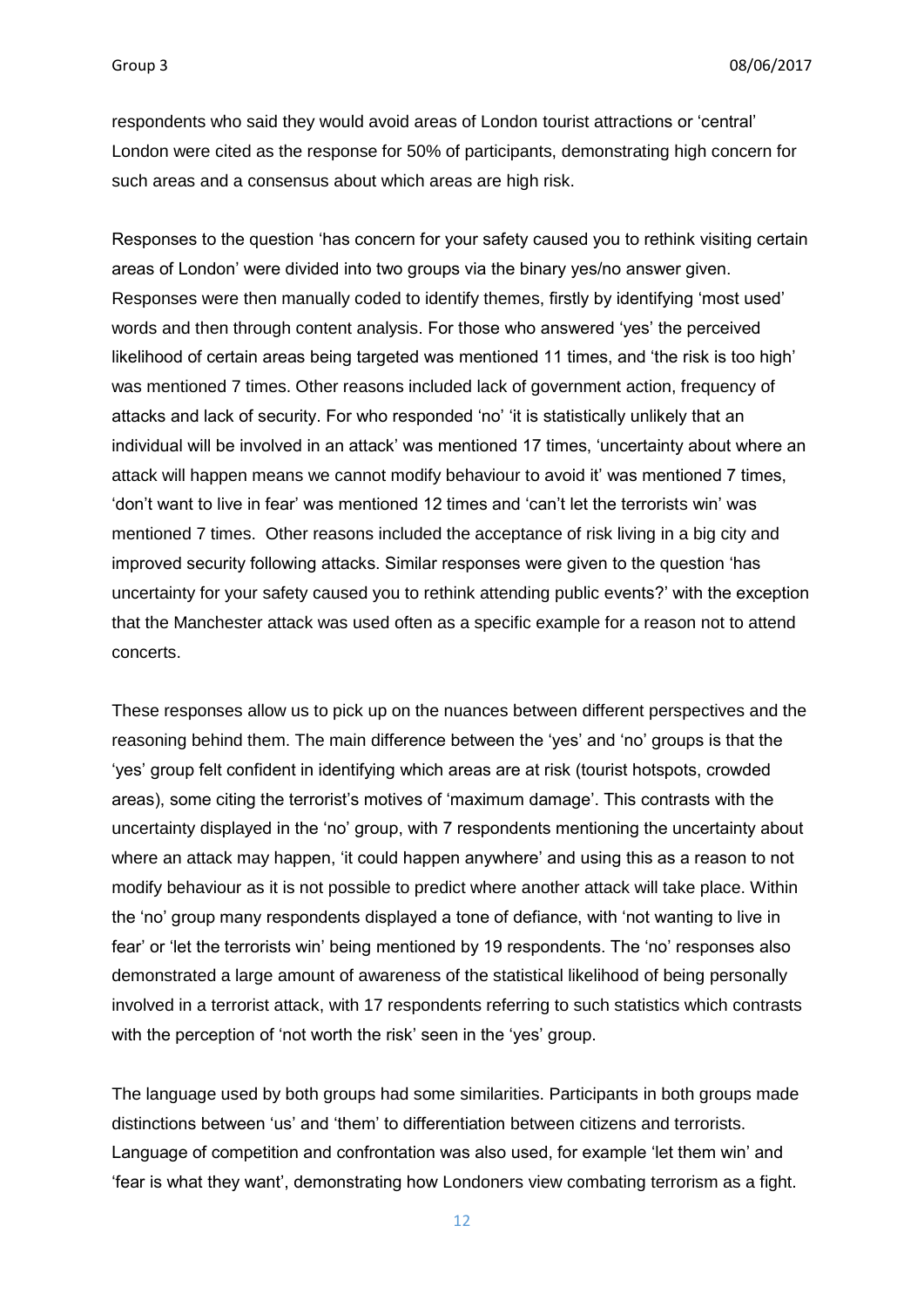This has echoes of some media coverage seen in the aftermath of the attacks and may be an interesting area for future study.

Participants made distinctions between the methods used in the varying attacks which they were asked about, with London Bridge having the most impact on 53% of those surveyed. Within this group 55% cited proximity as a reason for this answer and 14% noted the methods used, with participants expressing concern at the 'haphazard' nature and the tools used stating that 'anybody can carry out that kind of attack as all you need is a van, and a knife which anyone can buy'. This demonstrates that location and methods are important when we consider the impact which an attack has on a given individual's perception of risk.

However, there were some subcategories within the binary groups considered which demonstrates the importance of allowing participants to elaborate on their answers. Within the 'no' group there was a subsection who said they would not change their behaviour in response to attacks but mentioned hesitation to go to certain areas or 'feeling scared'. This highlights a group who do not wish to change their behaviour but are still uncertain and recognising that terrorism is having an impact on their lives by displaying caution when going about their daily lives. The responses gathered from our research highlights the complexities of public opinion on terrorism and risk.

#### *Limitations:*

This paper has a number of limitations. The first of these is the sample size is small. This issue arose as ethical considerations meant that we were not able to put the survey to the general public on the streets of London and instead had to rely on online circulation. This also means that the sample is not fully representative and may be closely linked to the networks of researchers, although a 'snowballing' method was used to attempt to counter this, by asking participants to forward the survey to other Londoners unknown to the researchers. Finally, the fact that another significant terrorist event happened just before we began collecting data means that our findings can be seen to be representative of the immediate response to the attack. This means that, although our findings provide an interesting insight into Londoner's opinions following these attacks, we cannot overstate our results as being fully representative of the whole of London.

#### **Conclusion:**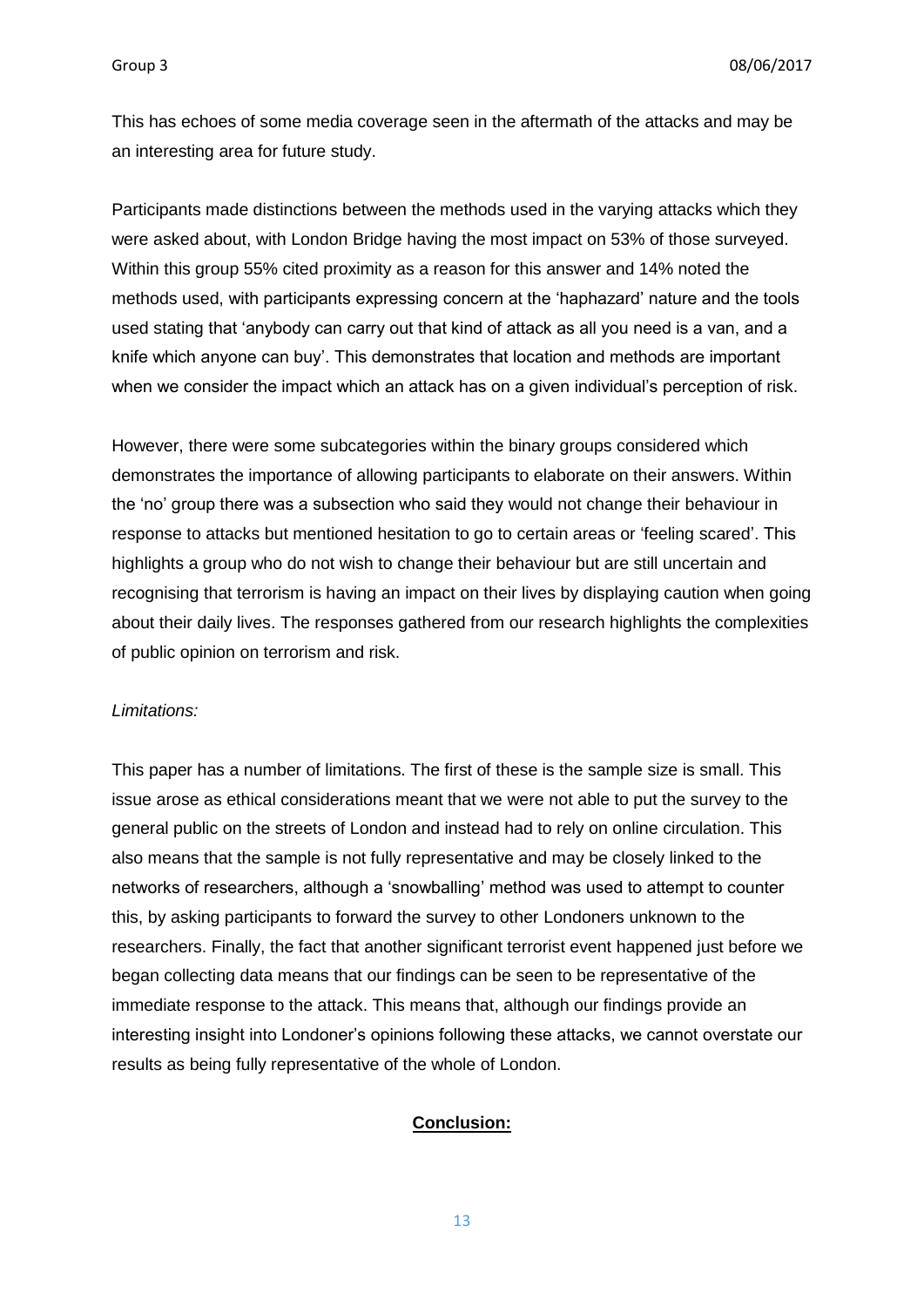This paper has provided a snapshot of public opinion in London following the Westminster, Manchester and London Bridge terrorist attacks. In line with previous literature which demonstrates that people overestimate the likelihood of being involved in a terrorist attack we have shown that this is the case in London. However, this does not necessarily translate into behavioural changes. Our findings echo that of Bux and Coyne (2009) and the study they conducted following the 7/7 attacks in London. This paper is limited in that it only provides a view which is temporally specified. Further should could provide insight into the long-term impact of these attacks, through longitudinal studies.

### **References:**

Allouche, J and Lind, J (2010). "Public Attitudes to Global Uncertainties: *A Research Synthesis exploring the trends and gaps in knowledge*". Brighton: Institute for Development Studies pp. 13-29

BBC News. (2017). *London attack: Four dead in Westminster terror attack - BBC News*. [online] Available at: http://www.bbc.co.uk/news/uk-39359158 [Accessed 8 Jun. 2017].

Bux, S. M. and Coyne, S. M. (2009), The Effects of Terrorism: The Aftermath of the London Terror Attacks<sup>[1](http://onlinelibrary.wiley.com/doi/10.1111/j.1559-1816.2009.00556.x/abstract#fn1)</sup>. Journal of Applied Social Psychology, 39: 2936–2966. doi:10.1111/j.1559-1816.2009.00556.x

Dodd, V. (2017). *London Bridge attack: CCTV shows fatal clash with police*. [online] the Guardian. Available at: https://www.theguardian.com/uk-news/2017/jun/07/london-bridgeattack-cctv-shows-fatal-clash-between-police-and-terrorists [Accessed 8 Jun. 2017].

Huddy, L., Feldman, S., Capelos, T. and Provost, C., 2002. The consequences of terrorism: Disentangling the effects of personal and national threat. *Political Psychology*, *23*(3), pp.485- 509.

Ipsos MORI. (2005). *London Bombings Survey*. [online] Available at: https://www.ipsos.com/ipsos-mori/en-uk/london-bombings-survey [Accessed 8 Jun. 2017].

Johnson, M. and Gearty, C. (2007) "Civil liberties and the challenge of terrorism" In British Social Attitudes: 2007 – The 23rd Report 4-31

Lerner, Jennifer S., Gonzalez, Roxana M, Small, Deborah A and Fischhoff, Baruch (2003) "Effects of Fear and Anger on Perceived Risks of Terrorism: *A National Field Experiment*". Vol. 14, No. 2 pp. 144-150